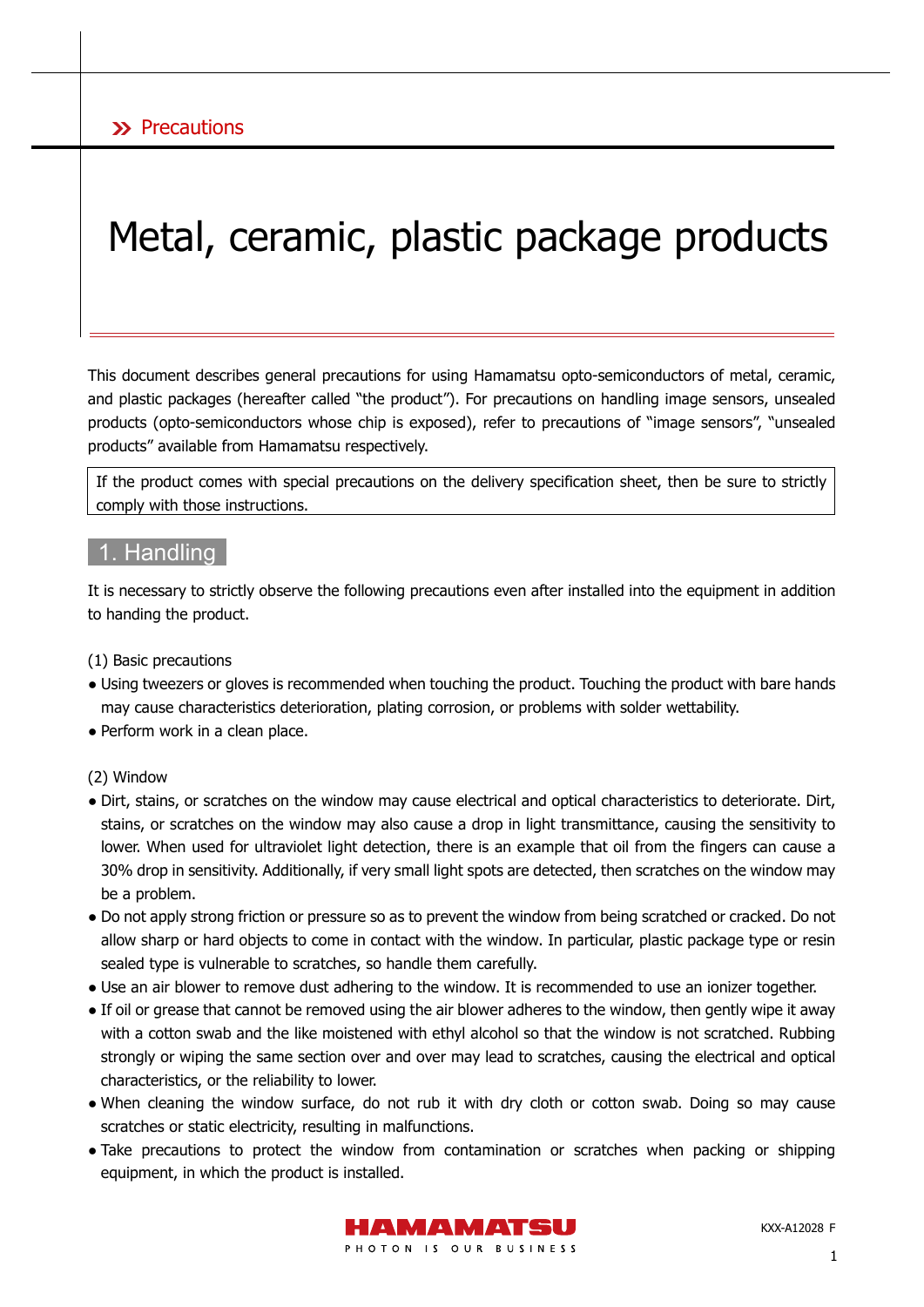- (3) Vibration, impact, and stress
- If vibrations are applied to the product for long periods or if impacts are applied to the product with a high frequency, the package may be broken, causing the characteristics to deteriorate.
- When using the product with external stress applied, the inside or connection section of the product may break.
- For some products with optical filter, if excessive force or continuous vibration is applied to the filter section, the filter may come off.
- [Figure 1] Remove dirt from the window by gently wiping with a cotton swab, etc. moistened with ethyl alcohol.



#### (4) Cleaning

Avoid use of solvents as much as possible for cleaning. If such use is unavoidable, then keep the following points in mind.

- Use alcohol solvents such as ethyl alcohol. Some solvents may damage plastic packages and cause package swelling.
- Before actual cleaning, check for any problems by testing out the cleaning methods in advance.
- Ultrasonic and steam cleaning may cause fatal damage to the product, so do not use such methods. Soak washing is recommended.
- If mounting components on a printed circuit board using non-cleaning solder, do not try to clean away the flux. Cleaning away the flux may cause problems, such as electrical leaks between terminals and operating failures.

#### (5) Handling component leads

- During the design stage, make sure the lead insertion hole spacing on the printed circuit board match the lead spacing of the product. Do not attempt to forcibly insert the leads into the holes if the insertion hole spacing does not match the product lead spacing.
- Do lead forming and trimming before starting soldering. Clamp the roots of the leads, and form or trim the leads so that any mechanical stress is not applied to the leads within the package. Forming the leads from their roots may cause package cracks and other problems. If trimming the leads after soldering is unavoidable, then do so after the soldered section has been solidified.

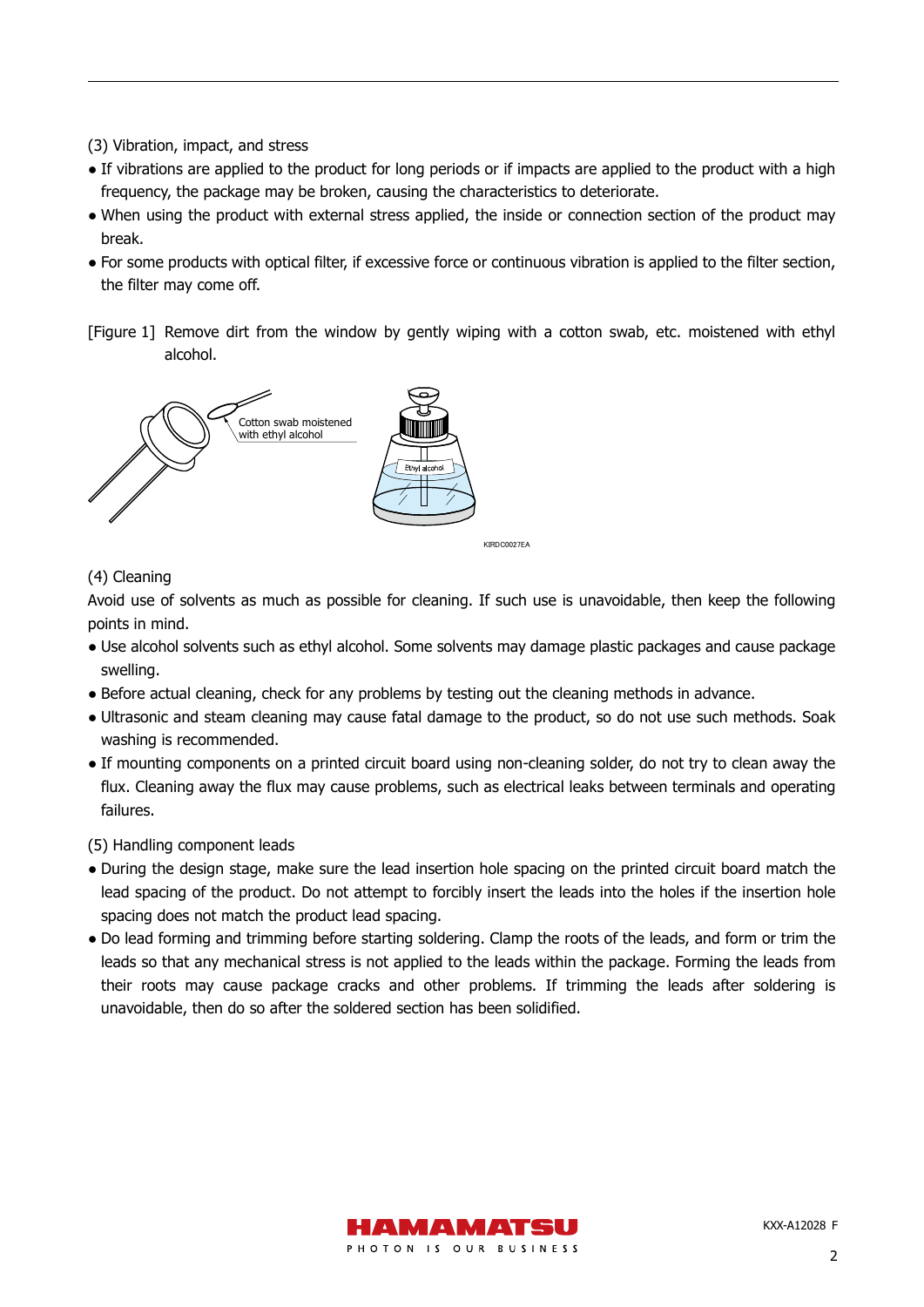#### [Figure 2] Lead forming



(6) Temperature and humidity

- For some products with optical filter, the light transmittance may lower due to moisture absorption.
- When the plastic package type or resin sealed type is left under high temperature environment for long periods, the resin may turn yellow, causing the transmittance of short-wavelength light to lower.

#### (7) High-power light irradiation

- When the high-power light is irradiated on the plastic package type or resin sealed type, the resin may be damaged by its heat.
- The element temperature may increase by high-power light irradiation. So, appropriate measures, such as heat dissipation are needed.
- Incidence of the strong background light or the light from a portion other than the light input window may adversely affect the output of the product. Take these points into consideration in the optical design phase.

#### (8) Ultraviolet light irradiation

● When the high-power ultraviolet light is irradiated on the product for long periods, this may cause the product characteristics to deteriorate, such as lowering of transmittance of the window or lowering of sensitivity of the photosensitive area. To prevent deterioration of the product characteristics, turn off the light source when the measurement is not performed, use the mechanical shutter, or do not expose the product to the ultraviolet light as much as possible. For products with the window adhered by resin, when the ultraviolet light is irradiated on the window adhesion portion, the resin deteriorates or the outgas is generated, causing lowering of the photodiode sensitivity to promote. Put ideas into the optical system so that the ultraviolet light is irradiated on the window adhesion portion as little as possible.

#### (9) X-ray irradiation

● When the high-power X-ray is irradiated on the product for long periods, this may cause the product characteristics to deteriorate, such as lowering of light emission output of the scintillator, lowering of sensitivity of the photosensitive area, circuit section failure, or dark current increase. Therefore, cover sections other than the photosensitive area with shielding materials or take similar measures so as to irradiate the photosensitive area with the X-ray as exclusively as possible. Additionally, to prevent deterioration of the product characteristics, turn off the X-ray source when the measurement is not performed, use the mechanical shutter, or expose the product to the X-ray as little as possible.

#### (10) Electrical connection

• When the power is turned on, a surge (phenomenon that abnormally high voltage occurs instantaneously) may occur depending on the power supply, causing damage to the product. So, select an appropriate power supply.

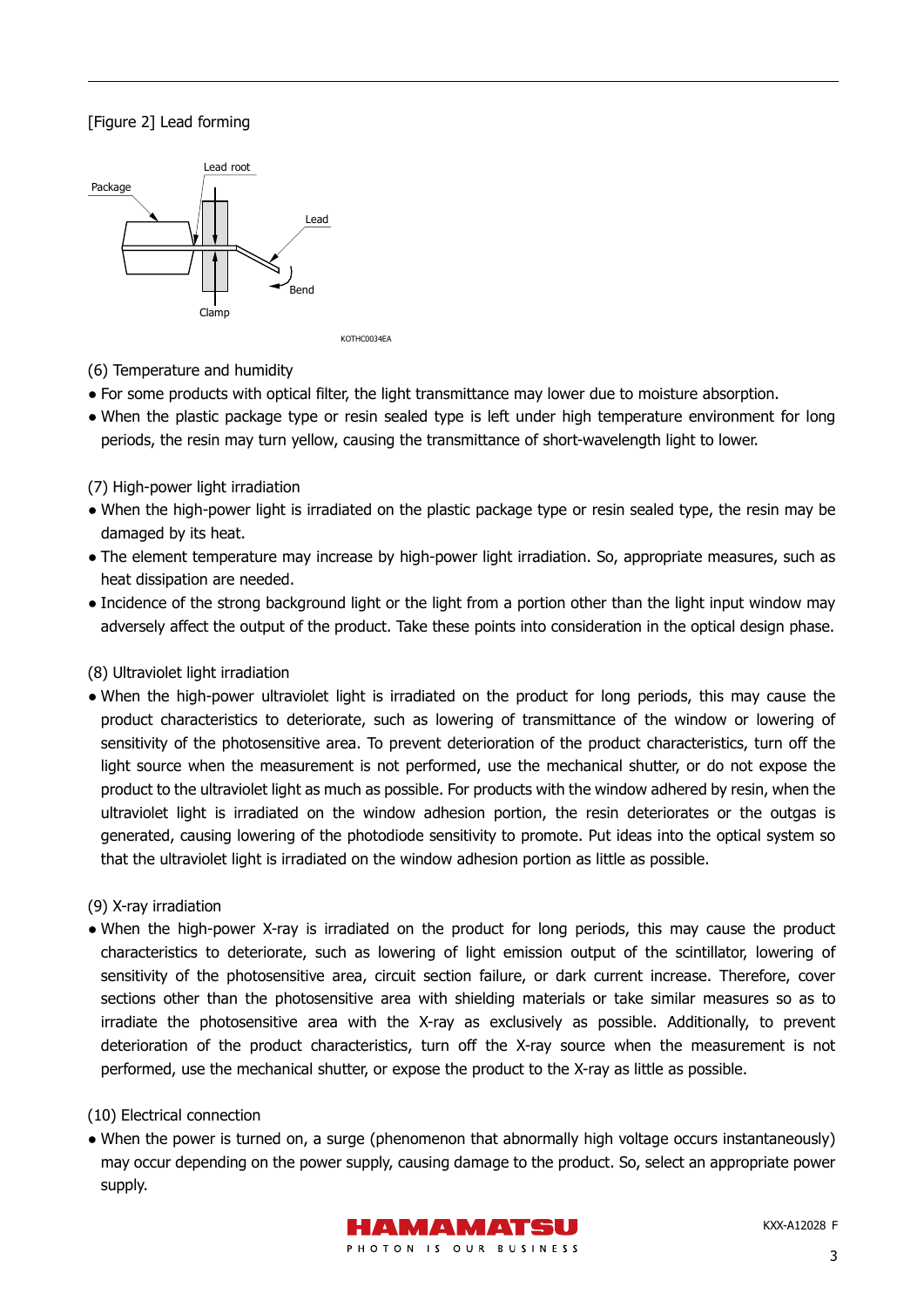● For products with multiple biases applied, the bias application order may be specified individually.

(11) External noise

● If the product is used in an environment where there are many electrical external noises, this may cause the product to malfunction. Take noise prevention measures for peripheral equipment.

(12) Various stresses

● Reducing (derating) stresses (temperature, humidity, voltage, current, electric power, etc.) to be applied to the product will extend the product service life (lower the failure ratio). It is recommended to reduce potential failures by setting values lower than the absolute maximum ratings stated in the datasheet. Additionally, avoid unnecessarily high stresses.

# 2. Storage

- Do not let the product get wet or be exposed to direct sunlight, harmful gases, or dust. Also avoid storing it in locations where sudden temperature changes may occur.
- For products packed in moisture-proof bags, do not open the bag until just before product use so as to prevent oxidation or contamination on the leads and moisture absorption by the package. Even if still packed in the moisture-proof bag, do not let the bag get wet or be exposed to direct sunlight, harmful gases or dust, or do not store it in locations where sudden temperature changes may occur. Also avoid humidity rise which may occur such as by turning off the night-time air conditioning.
- Do not lay a heavy object or load on the product or the bag. Also avoid stacking the products or bags when storing them.
- If storing the product in another case, then use a container not easily charged with static electricity.
- Placing the product in an unsatisfactory environment (exceeding recommended storage conditions [Table 1]) may cause poor solderability, rust on product leads, or a drop in electrical characteristics. If there are storage conditions listed on the datasheet or delivery specification sheet, then be sure to comply with them.
- For products packed in moisture-proof bags, if there is a problem with the sealing of the moisture-proof packing, then the silica gel color will change from navy blue to red due to moisture absorption. So, check for color change of the silica gel when opening. If any fault is found, contact Hamamatsu.
- For tape packing products, tape unwound from a reel must not be left in that state for long periods. Additionally, do not bend the tape more than necessary.

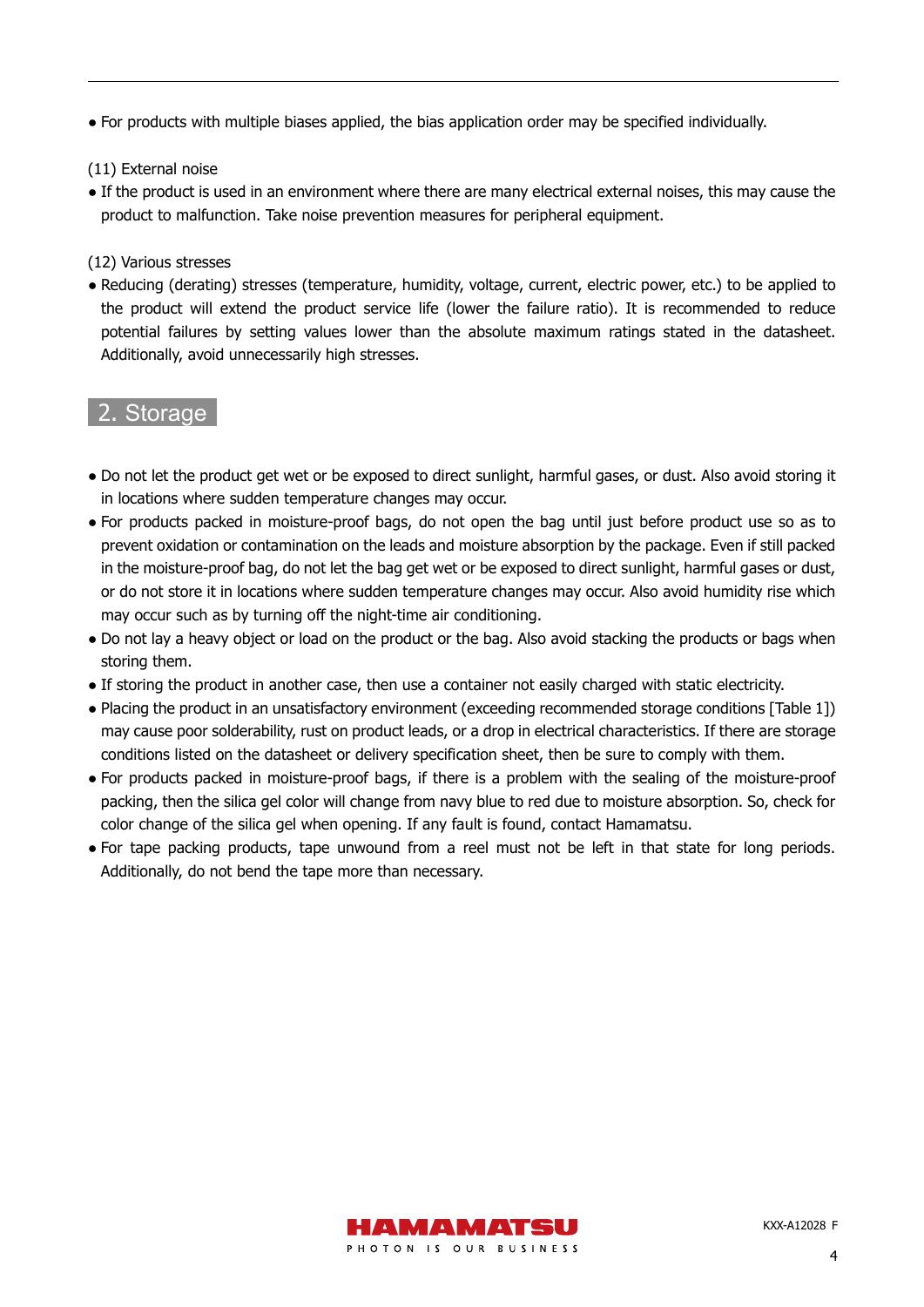| conditions to the continuum state of the conditions of |          |                             |                                    |  |  |
|--------------------------------------------------------|----------|-----------------------------|------------------------------------|--|--|
| Product                                                |          | Storage conditions          | Remark                             |  |  |
| Product not packed in                                  |          | Temperature: 15 °C to 35 °C |                                    |  |  |
| moisture-proof bag                                     |          | Humidity: 45% to 75%        |                                    |  |  |
| Product<br>packed in<br>moisture-proof<br>bag          | Unopened | Temperature: 15 °C to 35 °C |                                    |  |  |
|                                                        | product  | Humidity: 45% to 75%        |                                    |  |  |
|                                                        |          | Period: within 12 months    | A sharp item coming in contact     |  |  |
|                                                        | Opened   | Temperature: 15 °C to 35 °C | with the moisture-proof bag might  |  |  |
|                                                        | product  | Storage in a low-humidity   | open a hole in it, so use caution. |  |  |
|                                                        |          | desiccator                  |                                    |  |  |
|                                                        |          | Period: within 3 months     |                                    |  |  |

#### [Table 1] Recommended storage conditions

## 3. Soldering

The correct soldering time and temperature differ depending on the type of package. Additionally, effects on the product may also vary depending on the printed circuit board, soldering iron, or flow bath, etc. When setting soldering conditions, such as soldering time or temperature, conduct appropriate experiments in advance while referring to the recommended soldering condition examples [Table 2] to check that no problem occurs in the product. If soldering conditions are listed in the datasheet or delivery specification sheet, then please comply with those conditions.

#### [Table 2] Recommended soldering condition examples

| Package | Soldering temperature | Soldering time    | Remark                                                                                  |
|---------|-----------------------|-------------------|-----------------------------------------------------------------------------------------|
| Metal   | 260 °C or less        | Within 10 seconds |                                                                                         |
| Ceramic | 260 °C or less        | Within 5 seconds  | Solder the leads at a point at least 1.5<br>mm away from the package body.<br>Figure 31 |
| Plastic | 230 °C or less        | Within 5 seconds  | Solder the leads at a point at least 1<br>mm away from the package body.                |

(1) Points requiring special caution

- Take adequate care to make sure that the soldering iron tip temperature and the soldering time are correct.
- Do not attempt soldering at high temperatures or long periods.
- Take measures to prevent solder or flux from flying outward and sticking to the window, contaminating it.

(2) Flux

● Use non-cleaning solder or rosin type flux. Using flux with relatively strong acid or alkali levels or inorganic flux may cause corrosion on the leads.

(3) When using a soldering iron

- To prevent effects from electrostatic charges, use a grounded soldering iron whose insulation resistance is 10 MΩ or more.
- Set the soldering iron tip temperature by referring to the recommended soldering condition examples [Table 2].
- Do not let the soldering iron directly contact the package section of the product. Direct contact with the soldering iron may cause mechanical or optical damage.



KXX-A12028 F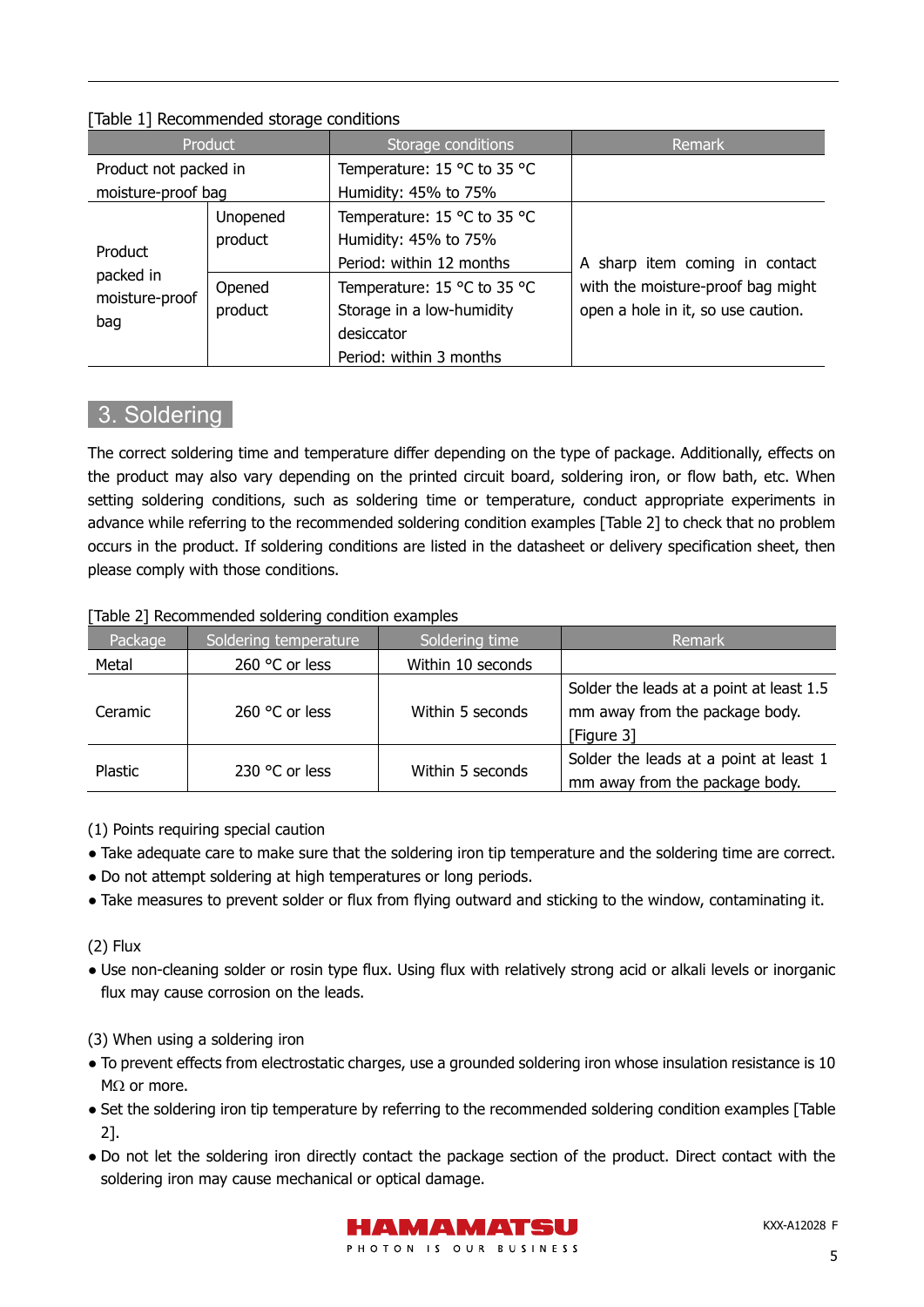● Do the soldering so that no stress is applied to the package section of the product. Soldering in a state where stress is applied will cause residual stress after the soldering that tends to cause deterioration.

[Figure 3] Soldering ceramic packages



(4) Flow (dipping) soldering

- Do flow soldering by dipping just the lead portion into a tank of solder. Do not dip the package into the solder tank. Dipping the package into the solder may cause mechanical and optical damage.
- Do flow soldering while being careful not to apply external force to the leads and package. If flow soldering is done while external force is applied, the product may easily deteriorate due to the residual stress.

## 4. Static electricity management

The solid state division product or packing comes with an electrostatic warning label [Figure 4]. Handling of the products requires taking precautions on the following points to avoid damage and product deterioration due to static electricity.

[Figure 4] Electrostatic warning label



- (1) Workplace and facilities, etc.
- Lay a conductive mat (750 kΩ to 1 GΩ) on the surface of the workbench and ground it.
- Use conductive flooring material or lay a conductive mat on the workplace floor and ground it.
- Ground all manufacturing equipment and inspection devices.
- Keep moisture at approximately 50%. Low humidity tends to cause static electricity and high humidity is prone to moisture absorption.

(2) Handling

- Using an ionizer or similar item to eliminate electrical charges is recommended when handling the product.
- Wear anti-static clothing and conductive shoes (100 k $\Omega$  to 100 M $\Omega$ ).
- Attach a wrist strap directly to the skin, and ground the strap. Be sure that a wrist strap to be used has protective resistance and that the resistance value measured while being attached is 750 kΩ to 35 MΩ. If the



KXX-A12028 F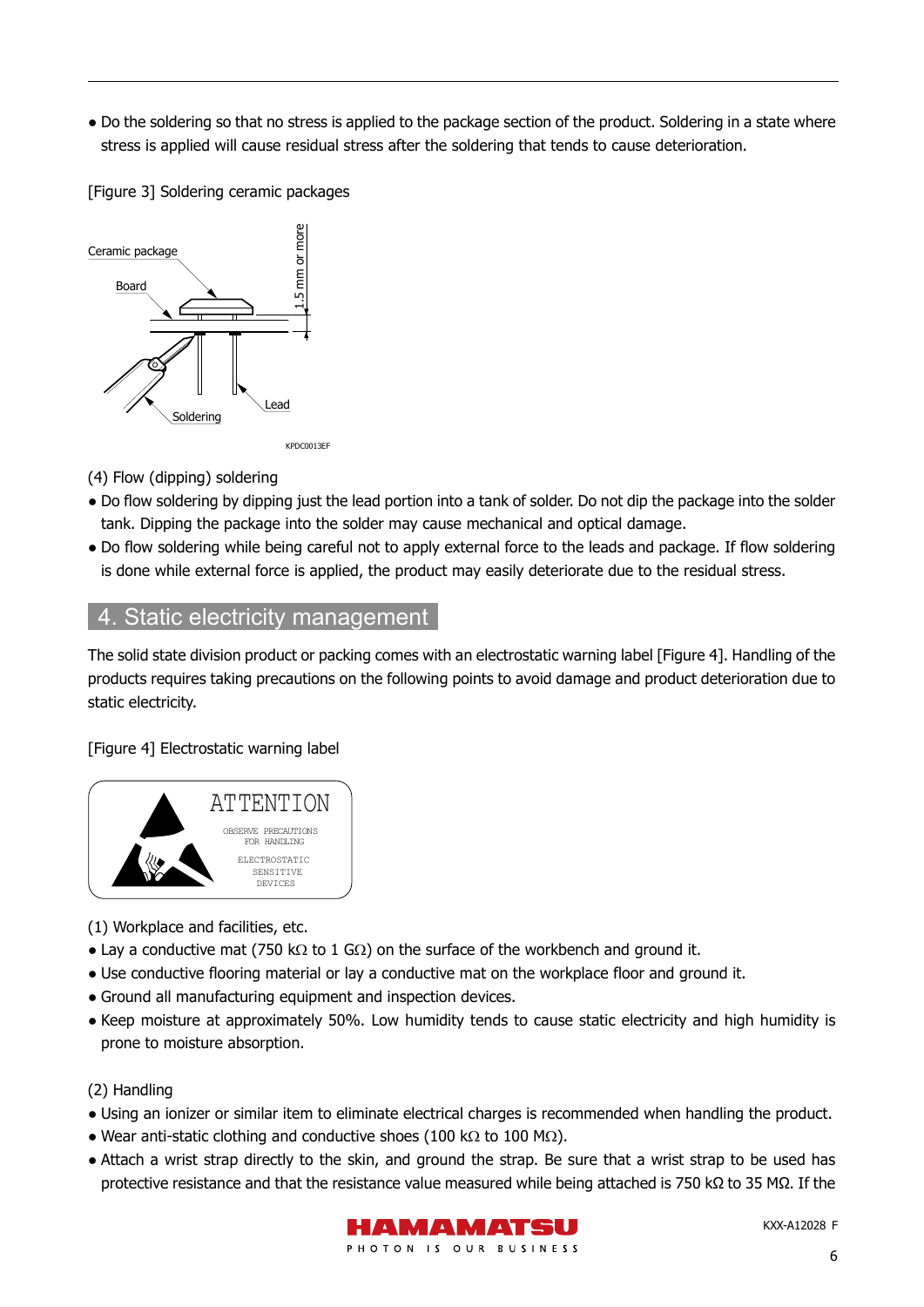wrist strap does not include protective resistance, there is a risk of electric shock hazard due to electric leak. Also wear conductive finger sacks or gloves.

- Tools such as tweezers used to handle the product may sometimes become electrically charged. Connect a ground line as needed.
- Use a soldering iron with an insulation resistance of 10 MΩ or higher. The soldering iron tip should be grounded.
- If the product is induction-charged and contacts with a metal, excessive current may flow due to electrostatic discharge, causing damage to the product. To prevent induction charging, keep objects (insulators such as plastic and vinyl, PC display monitors and keyboards, etc. that may possibly be electrically charged) away from the product. The product may be induction-charged even by just bringing such objects close to the product. If keeping such objects near the product is unavoidable, then use an ionizer, etc. to remove electrostatic charges from the objects that are apt to be electrostatically charged.
- Friction on the product may cause electrostatic charges. If such friction is unavoidable, then remove the electrostatic charges using an ionizer, etc.
- Peripheral devices must be properly grounded so that no surges are applied to the product by a leakage voltage. Do not allow a voltage exceeding the absolute maximum ratings to be applied to the product from the measurement instrument, etc. (This tends to occur during ON/OFF switching of power sources, so use caution.) If there is the possibility of a surge voltage, insert a filter (made up of a resistor and capacitor) to protect the product. During operation do not attach or detach any connector, etc. that are connected to the power supply line or output line.

(3) Carrying, storage, and packing

- Place the product on a conductive foam by inserting the leads into the foam (for shorting leads) and then put it in a conductive case. The PC board to mount the product should also be put in a conductive case. Also, avoid using plastic or styrofoam as they may generate static electricity by vibration during shipping, etc. causing breakdown or deterioration of the product.
- Use a conductive carrying case and storage shelf.
- Avoid storing the product near equipment that may generate high voltage or high electromagnetic fields.
- Note: It is not always necessary to provide all the anti-electrostatic measures stated above. Implement these measures according to the extent of deterioration or damage that may occur.